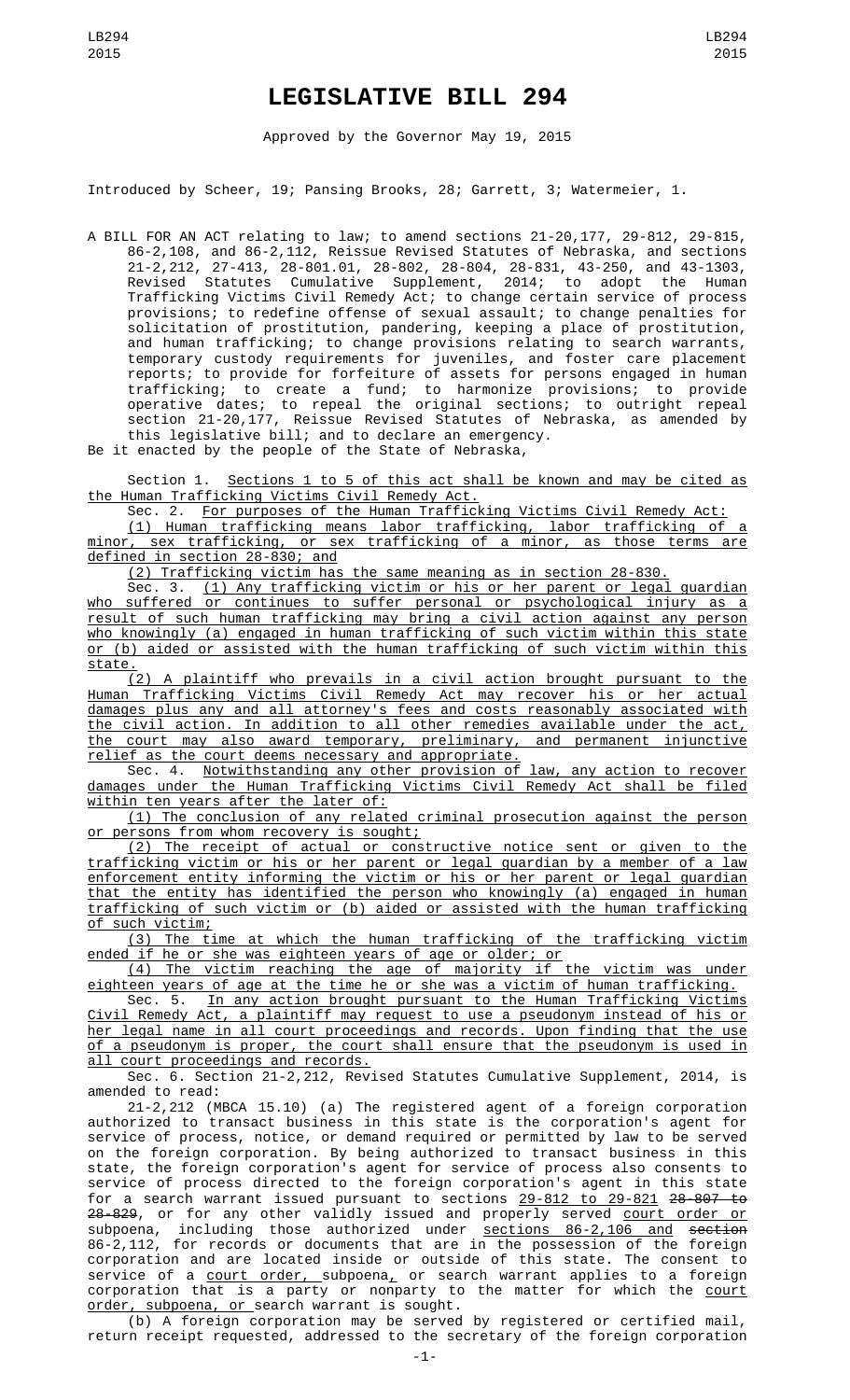or the designated custodian of records at its principal office shown in its application for a certificate of authority or in its most recent biennial report if the foreign corporation:

(1) Has no registered agent or its registered agent cannot with reasonable diligence be served;

(2) Has withdrawn from transacting business in this state under section 21-2,213; or

(3) Has had its certificate of authority revoked under section 21-2,218.

(c) Service is perfected under subsection (b) of this section at the earliest of:

(1) The date the foreign corporation receives the mail;

(2) The date shown on the return receipt, if signed on behalf of the foreign corporation; or (3) Five days after its deposit in the United States mail, as evidenced by

the postmark, if mailed postpaid and correctly addressed. (d) This section does not prescribe the only means, or necessarily the

required means, of serving a foreign corporation. Sec. 7. Section 21-20,177, Reissue Revised Statutes of Nebraska, is

amended to read:

21-20,177 (1) The registered agent of a foreign corporation authorized to transact business in this state shall be the corporation's agent for service of process, notice, or demand required or permitted by law to be served on the foreign corporation. By being authorized to transact business in this state, the foreign corporation's agent for service of process shall also consent to service of process directed to the foreign corporation's agent in Nebraska for a search warrant issued pursuant to sections 29-812 to 29-821 28-807 to 28-829, or for any other validly issued and properly served <u>court order or </u>subpoena, including those authorized under sections 86-2,106 and section 86-2,112, for records or documents that are in the possession of the foreign corporation and are located inside or outside of this state. The consent to service of a <u>court</u> <u>order, s</u>ubpoena<u>,</u> or search warrant applies to a foreign corporation that is a party or nonparty to the matter for which the court order, subpoena, or search warrant is sought.

(2) A foreign corporation may be served by registered or certified mail, return receipt requested, addressed to the secretary of the foreign corporation or the designated custodian of records at its principal office shown in its application for a certificate of authority or in its most recent annual report if the foreign corporation has:

(a) No registered agent or its registered agent cannot with reasonable diligence be served;

(b) Withdrawn from transacting business in this state under section 21-20,178; or

(c) Had its certificate of authority revoked under section 21-20,180.

(3) Service shall be perfected under subsection (2) of this section at the earliest of:

(a) The date the foreign corporation receives the mail;

(b) The date shown on the return receipt if signed on behalf of the foreign corporation; or

(c) Five days after its deposit in the United States mail as evidenced by the postmark if mailed postage prepaid and correctly addressed.

(4) This section shall not be construed to prescribe the only means or necessarily the required means of serving a foreign corporation.

Sec. 8. Section 27-413, Revised Statutes Cumulative Supplement, 2014, is amended to read:

27-413 For purposes of sections 27-414 and 27-415, offense of sexual assault means sexual assault under section 28-319 or 28-320, sexual assault of a child under section 28-319.01 or 28-320.01, sexual assault by use of an electronic communication device under section 28-320.02, sexual abuse of an inmate or parolee under sections 28-322.01 to 28-322.03, and sexual abuse of a protected individual under section 28-322.04<u>, an attempt or conspiracy to</u> commit any of the crimes listed in this section, or the commission of or conviction for a crime in another jurisdiction that is substantially similar to any crime listed in this section.

Sec. 9. Section 28-801.01, Revised Statutes Cumulative Supplement, 2014, is amended to read:

28-801.01 (1) Any person who solicits another person not his or her spouse to perform any act of sexual contact or sexual penetration, as those terms are defined in section 28-318, in exchange for money or other thing of value, commits solicitation of prostitution.

(2) Any person convicted of violating subsection (1) of this section shall be punished as follows:

(a) If such person has had no prior convictions, such person shall be guilty of a Class I misdemeanor and pay a fine of not less than two hundred fifty dollars, unless the person solicited is under the age of eighteen years, in which case such person violating this section shall be guilty of a Class IV felony. If the court places such person on probation, such order of probation shall include\_in <del>, as one of</del> its conditions\_(<u>i)</u>  $_7$  the payment of a fine of not less than two hundred fifty dollars<u>, (ii) that</u> <del>and</del> such person shall satisfactorily attend and complete an appropriate mental health and substance abuse assessment conducted by a licensed mental health professional or substance abuse professional authorized to complete such assessment<u>, and (iii)</u> that such person shall satisfactorily attend and complete, at his or her own expense, an educational program designed to educate participants on the effect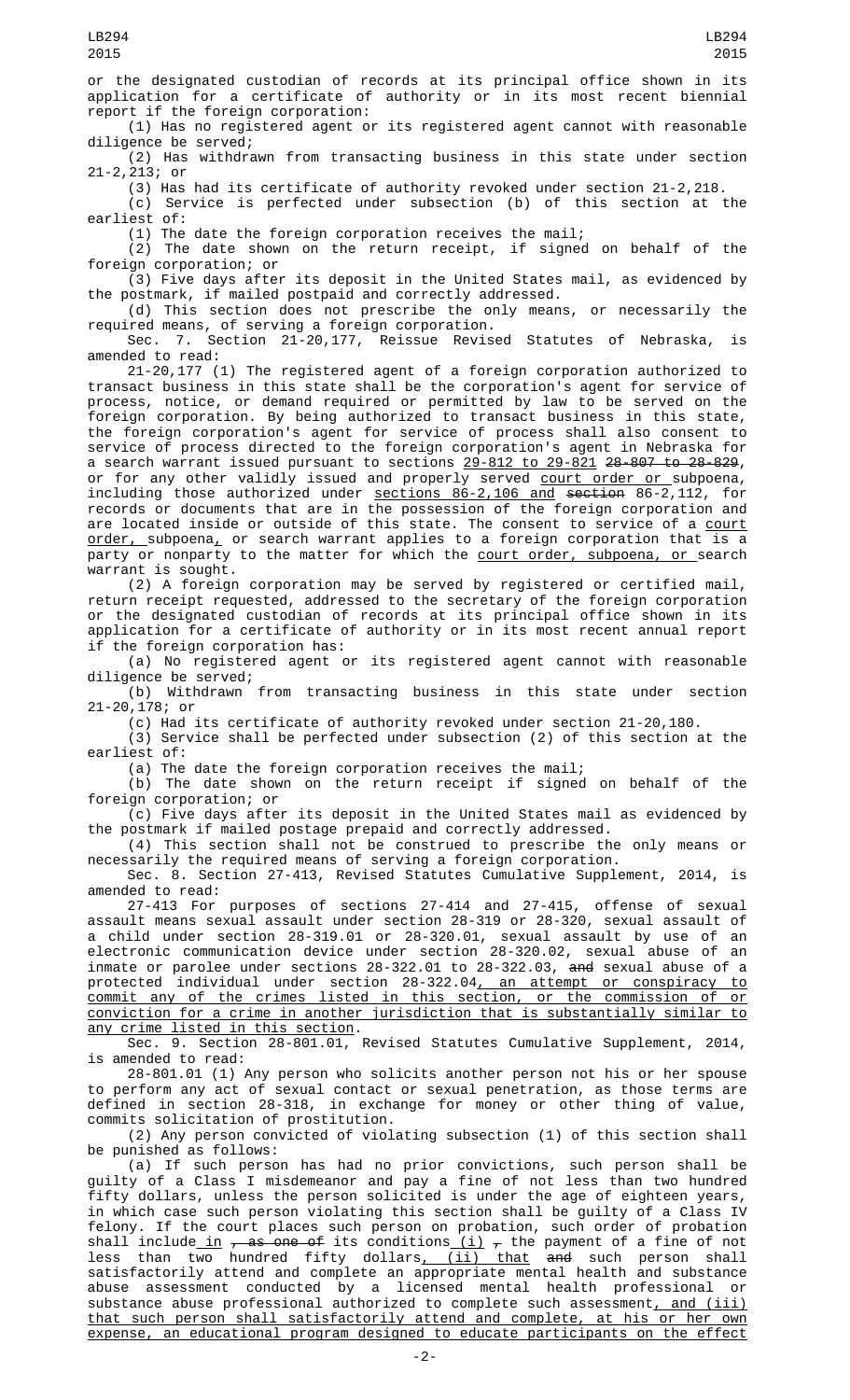of prostitution on the participants' health, on the person solicited, and on the community; and

 $(b)$  If such person has had one or more prior convictions, such person shall be guilty of a Class IV felony and pay a fine of not less than five hundred dollars. If the court places such person on probation, such order of probation shall include<u> in</u> <del>, as one of</del> its conditions <u>(i)</u> <del>,</del> the payment of a fine of not less than five hundred dollars<u>, (ii) that</u> <del>and</del> such person shall satisfactorily attend and complete an appropriate mental health and substance abuse assessment conducted by a licensed mental health professional or substance abuse professional authorized to complete such assessment, and (iii) that such person shall satisfactorily attend and complete, at his or her own expense, an educational program designed to educate participants on the effect of prostitution on the participants' health, on the person solicited, and on the community.

(3) It is an affirmative defense to prosecution under this section that such person was a trafficking victim as defined in section 28-830.

Sec. 10. Section 28-802, Revised Statutes Cumulative Supplement, 2014, is amended to read:

28-802 (1) A person commits pandering if such person:

(a) Entices another person to become a prostitute; or

(b) Procures or harbors therein an inmate for a house of prostitution or for any place where prostitution is practiced or allowed; or

(c) Inveigles, entices, persuades, encourages, or procures any person to come into or leave this state for the purpose of prostitution or debauchery; or (d) Receives or gives or agrees to receive or give any money or other

thing of value for procuring or attempting to procure any person to become a prostitute or commit an act of prostitution or come into this state or leave this state for the purpose of prostitution or debauchery.

(2) Pandering is a Class  $III$  <del>IV</del> felony for a first offense, unless the person being enticed, procured, harbored, or otherwise persuaded to become a prostitute is under the age of eighteen years, in which case pandering is a Class II  $H$  felony for a first offense. Pandering is a Class II  $H$  felony for a second or subsequent offense.

Sec. 11. Section 28-804, Revised Statutes Cumulative Supplement, 2014, is amended to read:

28-804 (1) Any person who has or exercises control over the use of any place which offers seclusion or shelter for the practice of prostitution and who knowingly grants or permits the use of such place for the purpose of prostitution commits the offense of keeping a place of prostitution.

(2) Keeping a place of prostitution is a Class  $IV$  felony  $I$  misdemeanor, unless any person using such place for the practice of prostitution is under the age of eighteen years, in which case any person convicted of keeping a place of prostitution shall be guilty of a Class <u>III</u> <del>IV</del> felony.

Sec. 12. Section 28-831, Revised Statutes Cumulative Supplement, 2014, is amended to read:

28-831 (1) Any person who engages in labor trafficking of a minor or sex trafficking of a minor is guilty of a Class II felony if the actor uses overt force or the threat of force or the trafficking victim has not yet attained the age of sixteen years. Any person who otherwise engages in labor trafficking of a minor or sex trafficking of a minor is guilty of a Class IIA felony.

(2) Any person who engages in labor trafficking or sex trafficking by inflicting or threatening to inflict serious personal injury, as defined in section 28-318, on another person or physically restrains or threatens to physically restrain another person is guilty of a Class IIA felony. Any person who otherwise engages in labor trafficking or sex trafficking is guilty of a Class III felony.

(3) Any person who knowingly benefits from or participates in a venture which has, as part of the venture, an act that is in violation of this section is guilty of a Class IIIA felony.

(1) No person shall knowingly engage in labor trafficking or sex trafficking.

(2) If an actor knowingly engages in labor trafficking or sex trafficking by:

 $\overline{\phantom{a}}$  Inflicting or threatening to inflict serious personal injury, as defined by section 28-318, on another person, the actor is guilty of a Class III felony;

(b) Physically restraining or threatening to physically restrain the other person, the actor is guilty of a Class III felony;

(c) Abusing or threatening to abuse the legal process against another person to cause arrest or deportation for violation of federal immigration law, the actor is guilty of a Class IV felony;

(d) Controlling or threatening to control another person's access to a controlled substance listed in Schedule I, II or III of section 28-405, the actor is guilty of a Class IV felony;

(e) Exploiting another person's substantial functional impairment as defined in section 28-368 or substantial mental impairment as defined in section 28-369, the actor is guilty of a Class IV felony;

(f) Knowingly destroying, concealing, removing, confiscating, or possessing any actual or purported passport or other immigration document, or any other actual or purported government identification document, of the other person, the actor is guilty of a Class IV felony; or

(g) Causing or threatening to cause financial harm to another person, including debt bondage, the actor is guilty of a Class I misdemeanor.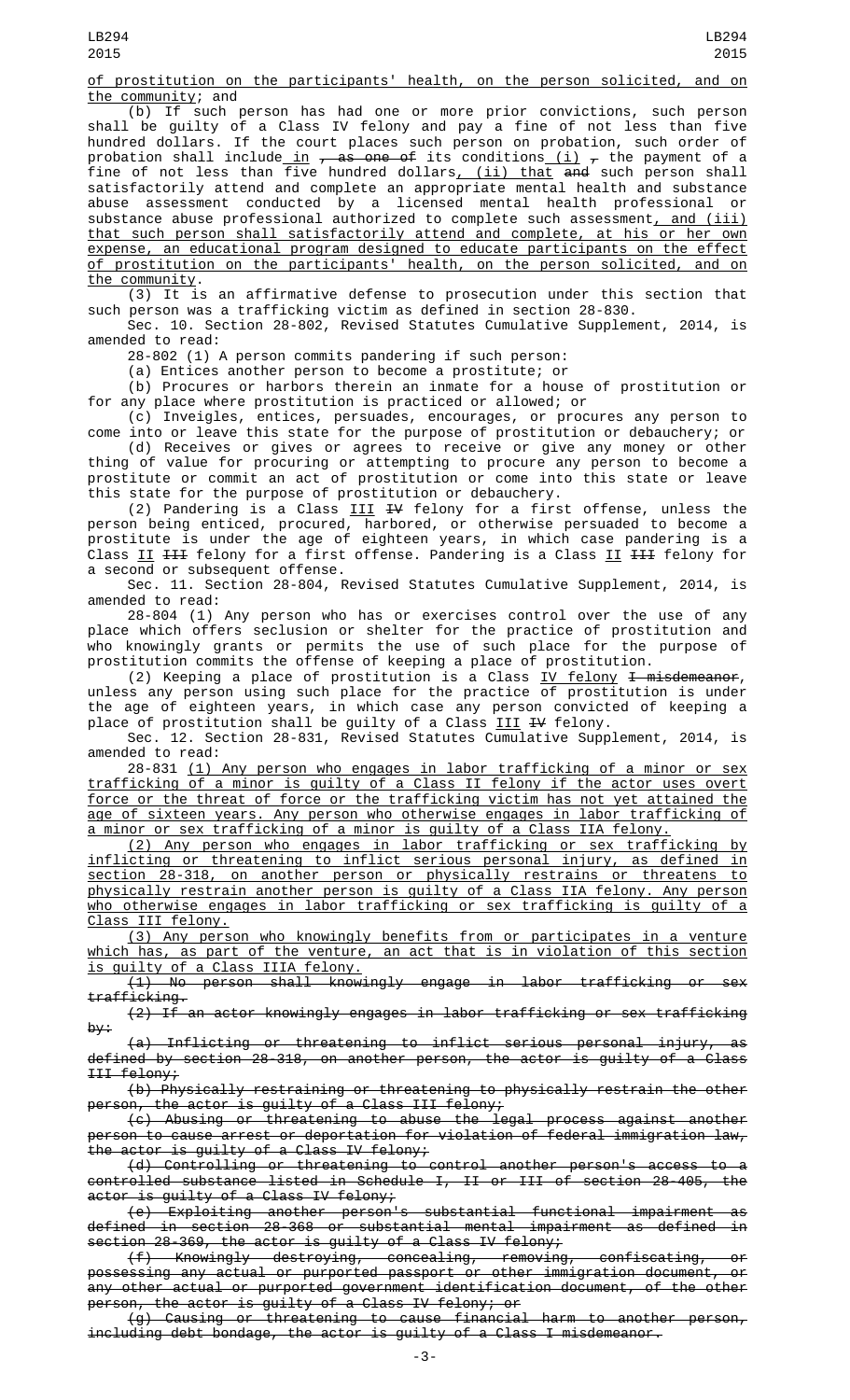(3) No person shall engage in labor trafficking of a minor or sex trafficking of a minor. An actor who engages in labor trafficking of a minor or sex trafficking of a minor shall be punished as follows:

(a) In cases in which the actor uses overt force or the threat of force against the trafficking victim, the actor is guilty of a Class II felony;

(b) In cases in which the trafficking victim has not attained the age of fifteen years, the actor is guilty of a Class II felony; or

(c) In cases involving a trafficking victim between the ages of fifteen and eighteen years, and the actor does not use overt force or threat of force against the trafficking victim, the actor is guilty of a Class III felony.

(4) Any person who benefits, financially or by receiving anything of value, from participation in a venture which has, as part of the venture, an act that is in violation of this section, is guilty of a Class IV felony.

Sec. 13. Section 29-812, Reissue Revised Statutes of Nebraska, is amended to read:

29-812 A search warrant authorized by sections 29-812 to 29-821 may be issued by any judge of the county court, district court, Court of Appeals, or Supreme Court for execution anywhere within the State of Nebraska<u> or for</u> service upon any publicly or privately held corporation, partnership, or other legal entity located within or outside the State of Nebraska. A similar search warrant authorized by such sections may be issued, subject to section 24-519, by any clerk magistrate within the county in which the property sought is located.

Sec. 14. Section 29-815, Reissue Revised Statutes of Nebraska, is amended to read:

29-815 <u>(1) </u>The warrant must be executed and returned within ten days after its date. The officer taking property under the warrant shall give to the person from whom or from whose premises the property was taken a copy of the warrant and a receipt for the property or shall leave the copy and the receipt at the place from which the property was taken. The return shall be made promptly and shall be accompanied by a written inventory of any property taken. The inventory shall be made in the presence of the applicant for the warrant and the person from whose possession or premises the property was taken if they are present, or in the presence of at least one credible witness other than the applicant for the warrant or the person from whose possession or premises the property was taken, and shall be verified by the officer. The judge or magistrate shall deliver a copy of the inventory upon request to the person from whom or from whose premises the property was taken and to the applicant for the warrant.

(2) The return and inventory required by subsection (1) of this section may be submitted to the magistrate or judge in person or by facsimile or other electronic means.

Sec. 15. Section 43-250, Revised Statutes Cumulative Supplement, 2014, is amended to read:

43-250 (1) A peace officer who takes a juvenile into temporary custody under section 29-401 or subdivision (1), (4), or (5) of section 43-248 shall immediately take reasonable measures to notify the juvenile's parent, guardian, custodian, or relative and shall proceed as follows:

(a) The peace officer may release a juvenile taken into temporary custody under section 29-401 or subdivision (1) or (4) of section 43-248;

(b) The peace officer may require a juvenile taken into temporary custody under section 29-401 or subdivision (1) or (4) of section 43-248 to appear before the court of the county in which such juvenile was taken into custody at a time and place specified in the written notice prepared in triplicate by the peace officer or at the call of the court. The notice shall also contain a concise statement of the reasons such juvenile was taken into custody. The peace officer shall deliver one copy of the notice to such juvenile and require such juvenile or his or her parent, guardian, other custodian, or relative, or both, to sign a written promise that such signer will appear at the time and place designated in the notice. Upon the execution of the promise to appear, the peace officer shall immediately release such juvenile. The peace officer shall, as soon as practicable, file one copy of the notice with the county attorney or city attorney and, when required by the court, also file a copy of the notice with the court or the officer appointed by the court for such purpose; or

(c) The peace officer may retain temporary custody of a juvenile taken into temporary custody under section 29-401 or subdivision (1), (4), or (5) of section 43-248 and deliver the juvenile, if necessary, to the probation officer and communicate all relevant available information regarding such juvenile to the probation officer. The probation officer shall determine the need for detention of the juvenile as provided in section 43-260.01. Upon determining that the juvenile should be placed in a secure or nonsecure placement and securing placement in such secure or nonsecure setting by the probation officer, the peace officer shall implement the probation officer's decision to release or to detain and place the juvenile. When secure detention of a juvenile is necessary, such detention shall occur within a juvenile detention facility except:

(i) When a juvenile described in subdivision (1) or (2) of section 43-247, except for a status offender, is taken into temporary custody within a metropolitan statistical area and where no juvenile detention facility is reasonably available, the juvenile may be delivered, for temporary custody not to exceed six hours, to a secure area of a jail or other facility intended or used for the detention of adults solely for the purposes of identifying the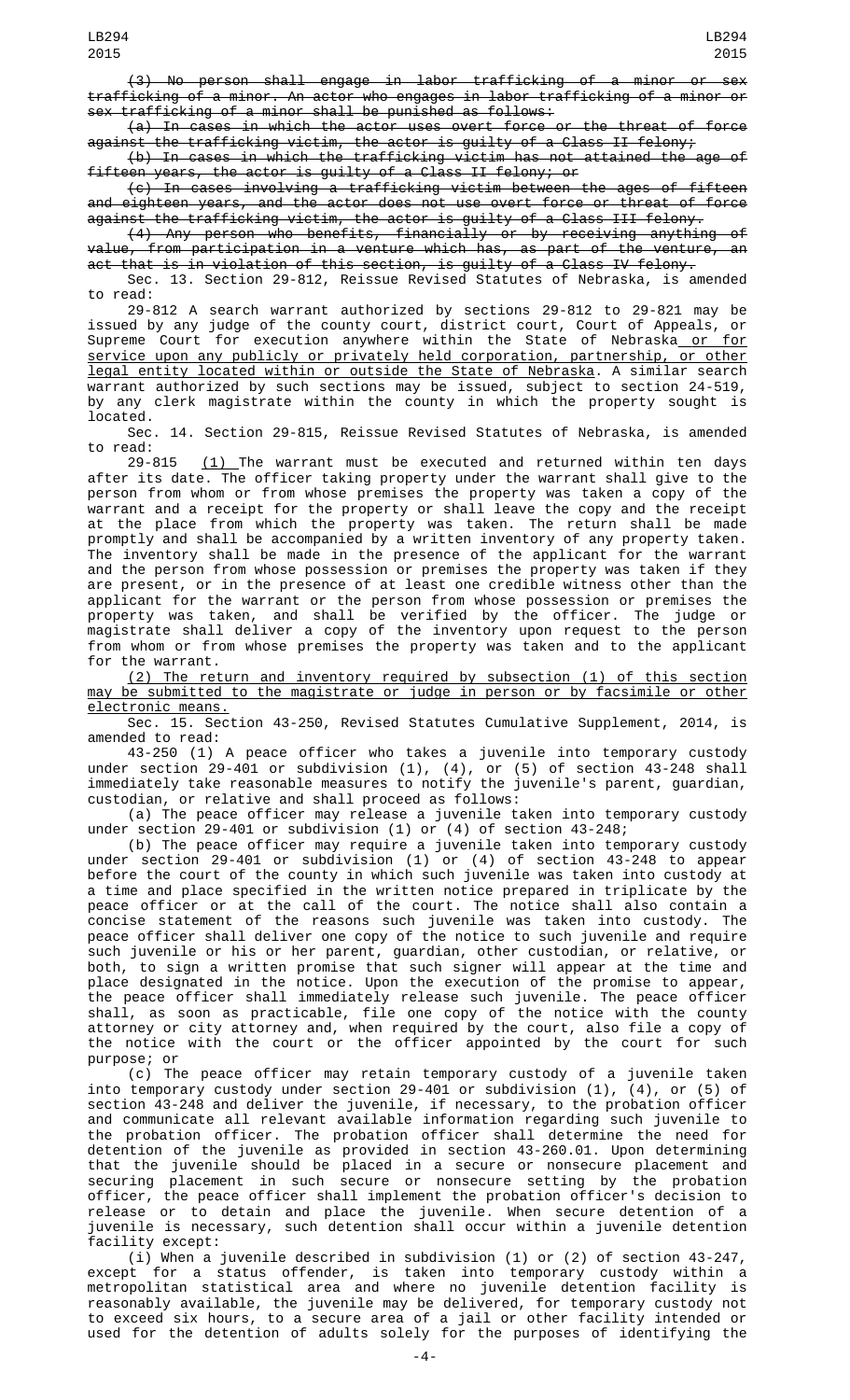juvenile and ascertaining his or her health and well-being and for safekeeping while awaiting transport to an appropriate juvenile placement or release to a responsible party;

(ii) When a juvenile described in subdivision (1) or (2) of section 43-247, except for a status offender, is taken into temporary custody outside of a metropolitan statistical area and where no juvenile detention facility is reasonably available, the juvenile may be delivered, for temporary custody not to exceed twenty-four hours excluding nonjudicial days and while awaiting an initial court appearance, to a secure area of a jail or other facility intended or used for the detention of adults solely for the purposes of identifying the juvenile and ascertaining his or her health and well-being and for safekeeping while awaiting transport to an appropriate juvenile placement or release to a responsible party;

(iii) Whenever a juvenile is held in a secure area of any jail or other facility intended or used for the detention of adults, there shall be no verbal, visual, or physical contact between the juvenile and any incarcerated adult and there shall be adequate staff to supervise and monitor the juvenile's activities at all times. This subdivision shall not apply to a juvenile charged with a felony as an adult in county or district court if he or she is sixteen years of age or older;

(iv) If a juvenile is under sixteen years of age or is a juvenile as described in subdivision (3) of section 43-247, he or she shall not be placed within a secure area of a jail or other facility intended or used for the detention of adults;

(v) If, within the time limits specified in subdivision  $(1)(c)(i)$  or  $(1)$ (c)(ii) of this section, a felony charge is filed against the juvenile as an adult in county or district court, he or she may be securely held in a jail or other facility intended or used for the detention of adults beyond the specified time limits;

(vi) A status offender or nonoffender taken into temporary custody shall not be held in a secure area of a jail or other facility intended or used for the detention of adults. Until January 1, 2013, a status offender accused of violating a valid court order may be securely detained in a juvenile detention facility longer than twenty-four hours if he or she is afforded a detention hearing before a court within twenty-four hours, excluding nonjudicial days, and if, prior to a dispositional commitment to secure placement, a public agency, other than a court or law enforcement agency, is afforded an opportunity to review the juvenile's behavior and possible alternatives to secure placement and has submitted a written report to the court; and

(vii) A juvenile described in subdivision (1) or (2) of section 43-247, except for a status offender, may be held in a secure area of a jail or other facility intended or used for the detention of adults for up to six hours before and six hours after any court appearance.

(2) When a juvenile is taken into temporary custody pursuant to subdivision (2) or (7) of section 43-248, the peace officer shall deliver the custody of such juvenile to the Department of Health and Human Services which shall make a temporary placement of the juvenile in the least restrictive environment consistent with the best interests of the juvenile as determined by the department. The department shall supervise such placement and, if necessary, consent to any necessary emergency medical, psychological, or psychiatric treatment for such juvenile. The department shall have no other authority with regard to such temporary custody until or unless there is an order by the court placing the juvenile in the custody of the department. If the peace officer delivers temporary custody of the juvenile pursuant to this subsection, the peace officer shall make a full written report to the county attorney within twenty-four hours of taking such juvenile into temporary custody. If a court order of temporary custody is not issued within forty-eight hours of taking the juvenile into custody, the temporary custody by the department shall terminate and the juvenile shall be returned to the custody of his or her parent, guardian, custodian, or relative.

(3) If the peace officer takes the juvenile into temporary custody pursuant to subdivision (3) of section 43-248, the peace officer may place the juvenile at a mental health facility for evaluation and emergency treatment or may deliver the juvenile to the Department of Health and Human Services as provided in subsection (2) of this section. At the time of the admission or turning the juvenile over to the department, the peace officer responsible for taking the juvenile into custody pursuant to subdivision (3) of section 43-248 shall execute a written certificate as prescribed by the Department of Health and Human Services which will indicate that the peace officer believes the juvenile to be mentally ill and dangerous, a summary of the subject's behavior supporting such allegations, and that the harm described in section 71-908 is likely to occur before proceedings before a juvenile court may be invoked to obtain custody of the juvenile. A copy of the certificate shall be forwarded to the county attorney. The peace officer shall notify the juvenile's parents, guardian, custodian, or relative of the juvenile's placement.

(4) When a juvenile is taken into temporary custody pursuant to subdivision (6) of section 43-248, the peace officer shall deliver the juvenile to the enrolled school of such juvenile.

(5) A juvenile taken into custody pursuant to a legal warrant of arrest shall be delivered to a probation officer who shall determine the need for detention of the juvenile as provided in section 43-260.01. If detention is not required, the juvenile may be released without bond if such release is in the best interests of the juvenile, the safety of the community is not at risk, and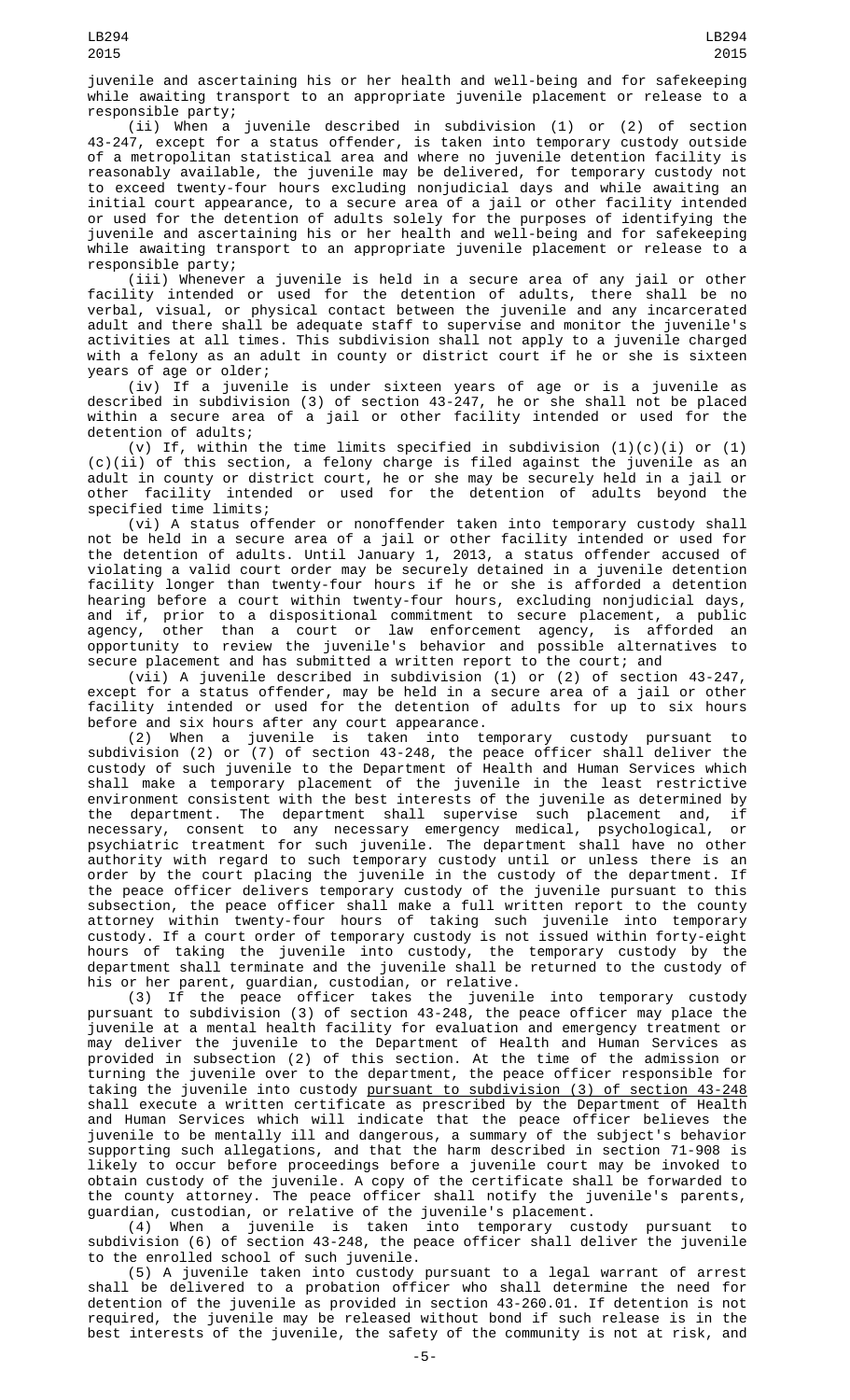the court that issued the warrant is notified that the juvenile had been taken into custody and was released.

(6) In determining the appropriate temporary placement of a juvenile under this section, the peace officer shall select the placement which is least restrictive of the juvenile's freedom so long as such placement is compatible with the best interests of the juvenile and the safety of the community.

Sec. 16. Section 43-1303, Revised Statutes Cumulative Supplement, 2014, is amended to read:

43-1303 (1) The office shall maintain the statewide register of all foster care placements occurring within the state, and there shall be a monthly report made to the registry of all foster care placements by the Department of Health and Human Services, any child-placing agency, or any court in a form as developed by the office in consultation with representatives of entities required to make such reports. For each child entering and leaving foster care, such monthly report shall consist of identifying information, placement information, and the plan or permanency plan developed by the person or court in charge of the child pursuant to section 43-1312<u>, and information on whether</u> any such child was a person immune from criminal prosecution under subsection (5) of section 28-801 or was considered a trafficking victim as defined in subdivision (16) of section 28-830. The department and every court and childplacing agency shall report any foster care placement within three working days. The report shall contain the following information:<br>(a) Child identification information, including name, social security

(a) Child identification information, including name, social security number, date of birth, gender, race, and religion;

(b) Identification information for parents and stepparents, including name, social security number, address, and status of parental rights;

(c) Placement information, including initial placement date, current placement date, and the name and address of the foster care provider;

(d) Court status information, including which court has jurisdiction, initial custody date, court hearing date, and results of the court hearing;

(e) Agency or other entity having custody of the child;

(f) Case worker; and

(g) Permanency plan objective.

(2)(a) The office shall designate a local board to conduct foster care file audit case reviews for each case of children in foster care placement. (b) The office may adopt and promulgate rules and regulations for the following:

(i) Establishment of training programs for local board members which shall include an initial training program and periodic inservice training programs;

(ii) Development of procedures for local boards;

(iii) Establishment of a central record-keeping facility for all local board files, including foster care file audit case reviews;

(iv) Accumulation of data and the making of annual reports on children in foster care. Such reports shall include (A) personal data on length of time in foster care, (B) number of placements, (C) frequency and results of foster care file audit case reviews and court review hearings, (D) number of children supervised by the foster care programs in the state annually, (E) trend data impacting foster care, services, and placements, (F) analysis of the data, and (G) recommendations for improving the foster care system in Nebraska;

(v) To the extent not prohibited by section 43-1310, evaluation of the judicial and administrative data collected on foster care and the dissemination of such data to the judiciary, public and private agencies, the department, and members of the public; and

(vi) Manner in which the office shall determine the appropriateness of requesting a court review hearing as provided for in section 43-1313.

(3) A local board shall send a written report to the office for each foster care file audit case review conducted by the local board. A court shall send a written report to the office for each foster care review hearing conducted by the court.

(4) The office shall report and make recommendations to the Legislature, department, local boards, and county welfare offices. Such reports and recommendations shall include, but not be limited to, the annual judicial and administrative data collected on foster care pursuant to subsections (2) and (3) of this section and the annual evaluation of such data. The report and recommendations submitted to the Legislature shall be submitted electronically. In addition, the office shall provide copies of such reports and recommendations to each court having the authority to make foster care placements. The executive director of the office or his or her designees from the office may visit and observe foster care facilities in order to ascertain whether the individual physical, psychological, and sociological needs of each foster child are being met. The executive director shall also provide, at a time specified by the Health and Human Services Committee of the Legislature, regular electronic updates regarding child welfare data and information at least quarterly, and a fourth-quarter report which shall be the annual report. The executive director shall include issues, policy concerns, and problems which have come to the office and the executive director from analysis of the data. The executive director shall recommend alternatives to the identified problems and related needs of the office and the foster care system to the committee. The Health and Human Services Committee shall coordinate and prioritize data and information requests submitted to the office by members of the Legislature. The annual report of the office shall be completed by December 1 each year, beginning December 1, 2012, and shall be submitted electronically to the committee.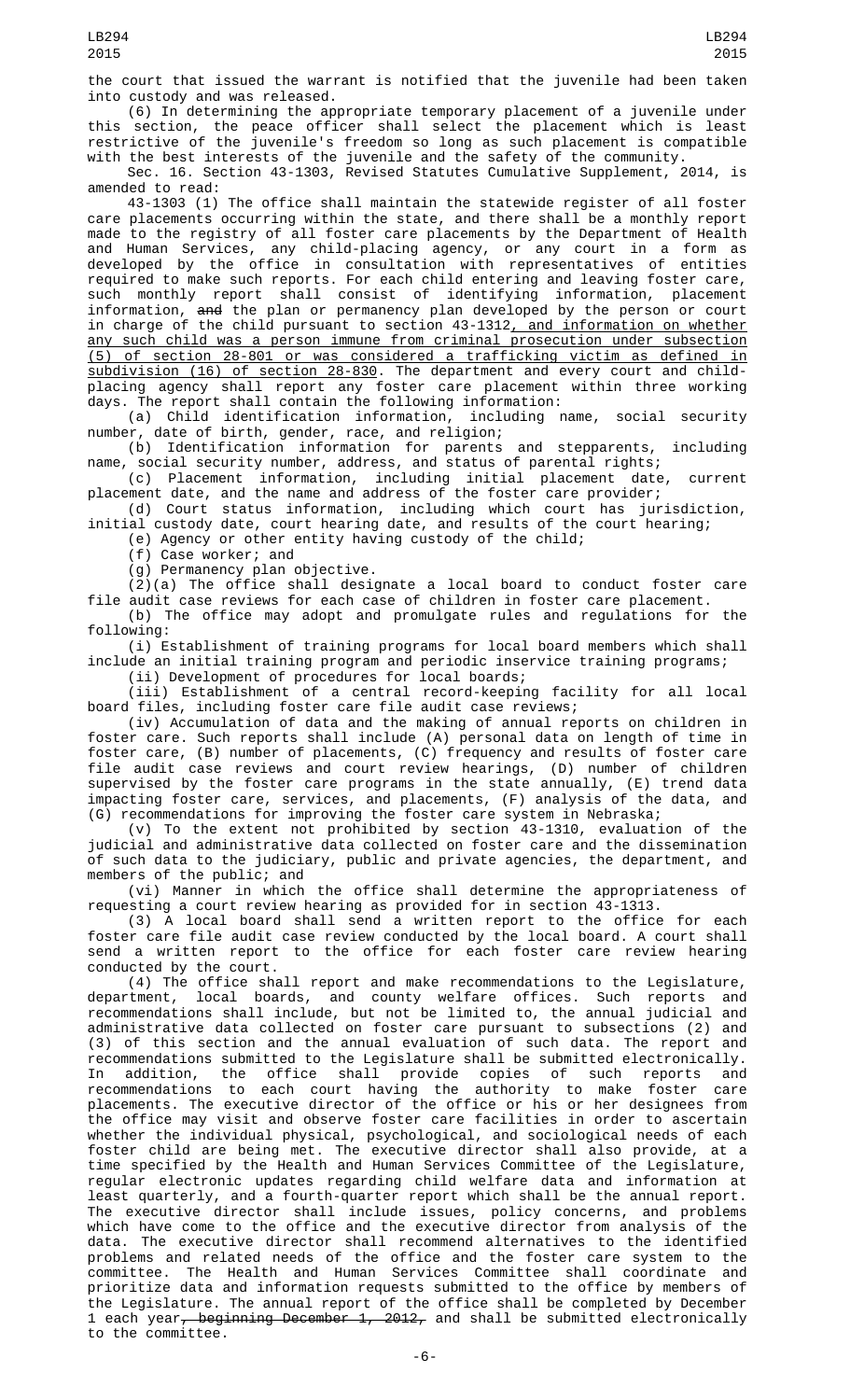Sec. 17. Section 86-2,108, Reissue Revised Statutes of Nebraska, is amended to read:

86-2,108 (1)(a) A governmental entity acting under subsection (2) of section 86-2,106 shall (i) when a court order is sought, include in the application a request, which the court shall grant, for an order delaying the notification required under such subsection for a period not to exceed ninety days if the court determines that there is reason to believe that notification of the existence of the court order may have an adverse result or (ii) when an administrative subpoena is obtained, delay the notification required under such subsection for a period not to exceed ninety days upon the execution of a written certification of a supervisory official that there is reason to believe that notification of the existence of the subpoena may have an adverse result.

(b) For purposes of this section:

(i) Adverse result means:

(A) Endangering the life or physical safety of an individual;

(B) Flight from prosecution;

(C) Destruction of or tampering with evidence;

(D) Intimidation of potential witnesses; or

(E) Otherwise seriously jeopardizing an investigation or unduly delaying a trial; and

(ii) Supervisory official means the investigative agent in charge, the assistant investigative agent in charge, an equivalent of an investigating agency's headquarters or regional office, the chief prosecuting attorney, the first assistant prosecuting attorney, or an equivalent of a prosecuting attorney's headquarters or regional office.

(c) The governmental entity shall maintain a true copy of certification under subdivision (a)(ii) of this subsection.

(d) Extensions of the delay of notification provided in sections 86-2,106 and 86-2,107 of up to ninety days each may be granted by the court upon application, or by certification by a governmental entity, but only in accordance with subsection (2) of this section.

(e) Upon expiration of the period of delay of notification under subdivision (a) or (d) of this subsection, the governmental entity shall serve upon or deliver by registered or first-class mail to the customer or subscriber a copy of the process or request together with notice that:

(i) States with reasonable specificity the nature of the law enforcement inquiry; and

(ii) Informs such customer or subscriber:

(A) That information maintained for such customer or subscriber by the provider named in such process or request was supplied to or requested by that governmental entity and the date on which the supplying or request took place;

(B) That notification of such customer or subscriber was delayed; (C) What governmental entity or court made the certification or determination pursuant to which that delay was made; and

(D) Which provision of sections 86-2,104 to 86-2,109 allowed such delay.

 $(2)$  A governmental entity acting under section 86-2,106,  $except$  as provided in when it is not required to notify the subscriber or customer under  $\overline{\text{subdivision}}$  (2)(a) of section 86-2,106 or to the extent that it may delay such notice pursuant to subsection (1) of this section, may apply to a court for an order commanding a provider of electronic communication service or remote computing service to whom a warrant, subpoena, or court order is directed, for such period as the court deems appropriate, not to notify any other person of the existence of the warrant, subpoena, or court order. The court shall enter such an order if it determines that there is reason to believe that notification of the existence of the warrant, subpoena, or court order will result in an adverse result.

Sec. 18. Section 86-2,112, Reissue Revised Statutes of Nebraska, is amended to read:

86-2,112 <u>(1)</u> The Attorney General or any county attorney may administer oaths and affirmations, subpoena witnesses and compel their attendance, take evidence, and require the production of records including books, papers, documents, and tangible things which constitute or contain evidence relevant or material to the investigation or enforcement of the laws of this state when it reasonably appears that such action is necessary and proper. The attendance of witnesses and the production of records shall be required from any place within the State of Nebraska, and service of subpoenas may be made upon any publicly or privately held corporation, partnership, or other legal entity located within or outside the State of Nebraska. Witnesses summoned by the Attorney General or a county attorney shall be paid the same fees that are paid witnesses in the courts of the State of Nebraska and mileage at the rate provided in section 81-1176.

(2) The Attorney General or a county attorney may apply to a court for an order commanding the person or entity to which a subpoena is directed not to notify any other person of the existence of the subpoena. The court shall enter such an order if it determines that there is reason to believe that notification of the existence of the subpoena will result in an adverse result, as such term is defined in section 86-2,108.

Sec. 19. (1)(a) In addition to any other civil or criminal penalties provided by law, any property used in the commission of a violation of section 28-831 may be forfeited through a civil proceeding as provided in this section.

(b) The following property shall be subject to civil forfeiture if used or intended for use as an instrumentality in or used in furtherance of a violation of section 28-831: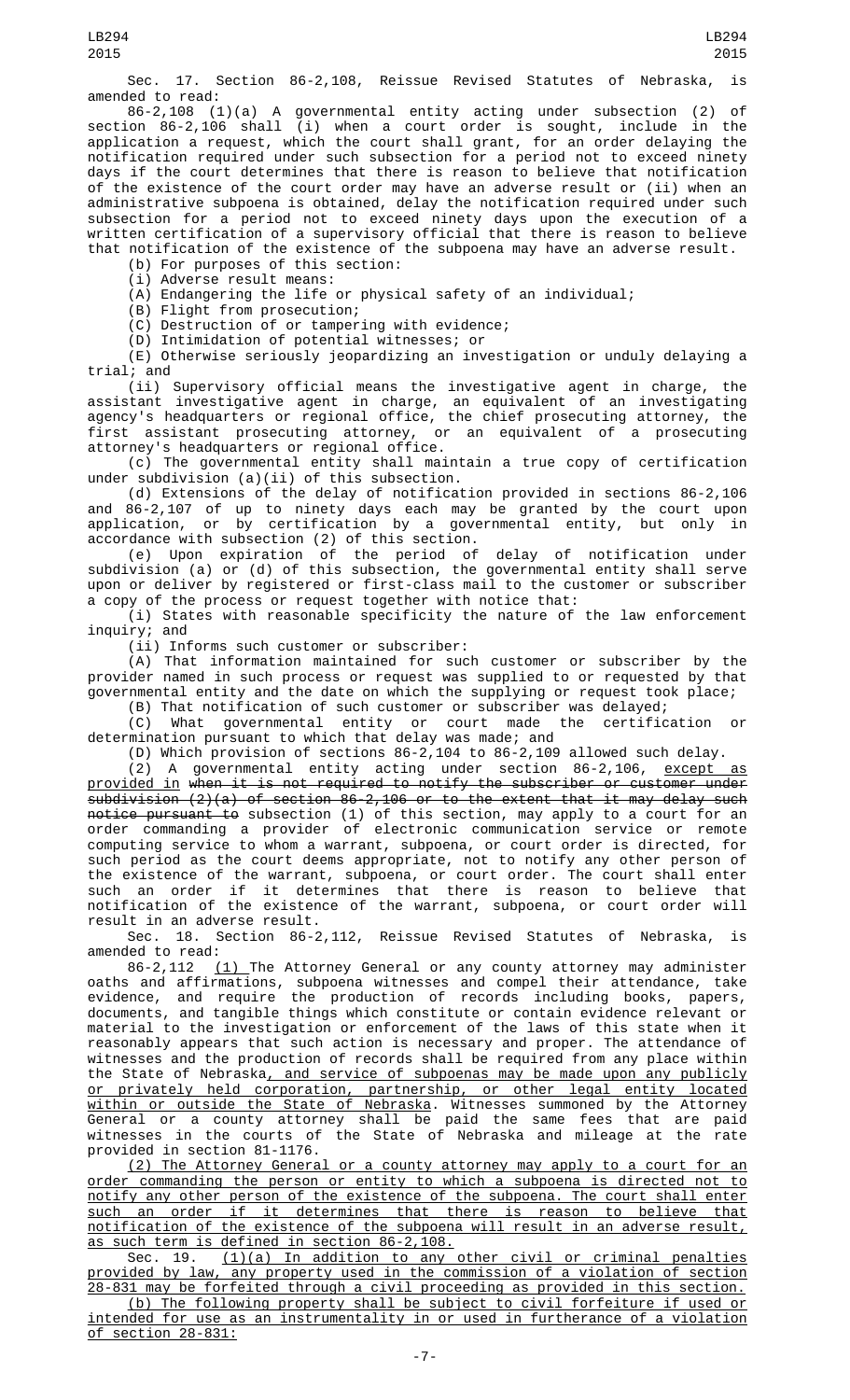(i) Conveyances, including aircraft, vehicles, or vessels;

(ii) Books, records, telecommunication equipment, or computers;

(iii) Money or weapons;

(iv) Everything of value furnished, or intended to be furnished, in exchange for an act in violation and all proceeds traceable to the exchange; (v) Negotiable instruments and securities;

(vi) Any property, real or personal, directly or indirectly acquired or received in a violation or as an inducement to violate;

(vii) Any property traceable to proceeds from a violation; and

(viii) Any real property, including any right, title, and interest in the whole of or any part of any lot or tract of land, used in furtherance of a violation of section 28-831.

(c)(i) No property used by any person as a common carrier in the transaction of business as a common carrier is subject to forfeiture under this section unless it appears that the owner or other person in charge of the property is a consenting party or privy to a violation of section 28-831.

(ii) No property is subject to forfeiture under this section by reason of act or omission proved by the owner thereof to have been committed or omitted without his or her knowledge or consent. If the confiscating authority has reason to believe that the property is leased or rented property, then the confiscating authority shall notify the owner of the property within five days after the confiscation or within five days after forming reason to believe that the property is leased or rented property.

(iii) Forfeiture of property encumbered by a bona fide security interest is subject to the interest of the secured party if such party neither had knowledge of nor consented to the act or omission.

(2) No property shall be forfeited under this section, to the extent of the interest of an owner, by reason of any act or omission established by the owner to have been committed or omitted without his or her knowledge or consent.

(3) Seizure without process may be made if the seizure is incident to an arrest or a search under a search warrant.

(4)(a) When any property is seized under this section, proceedings shall be instituted within a reasonable period of time from the date of seizure or the subject property shall be immediately returned to the party from whom

<u>seized.</u><br>(b) A petition for forfeiture shall be filed by the Attorney General or a county attorney in the name of the State of Nebraska and may be filed in the county in which the seizure is made, the county in which the criminal prosecution is brought, or the county in which the owner of the seized property is found. Forfeiture proceedings may be brought in the district court or the county court. A copy of the petition shall be served upon the following persons by service of process in the same manner as in civil cases:

(i) The owner of the property if the owner's address is known;

(ii) Any secured party who has registered a lien or filed a financing statement as provided by law if the identity of the secured party can be ascertained by the entity filing the petition by making a good faith effort to ascertain the identity of the secured party;

(iii) Any other bona fide lienholder or secured party or other person holding an interest in the property in the nature of a security interest of whom the seizing law enforcement agency has actual knowledge; and

(iv) Any person in possession of property subject to forfeiture at the time that it was seized.

(5) If the property is a motor vehicle subject to titling under the Motor Vehicle Certificate of Title Act or a vessel subject to titling under the State Boat Act, and if there is any reasonable cause to believe that the motor vehicle or vessel has been titled, inquiry of the Department of Motor Vehicles shall be made as to what the records of the department show as to who is the record owner of the motor vehicle or vessel and who, if anyone, holds any lien or security interest that affects the motor vehicle or vessel.

(6) If the property is a motor vehicle or vessel and is not titled in the State of Nebraska, then an attempt shall be made to ascertain the name and address of the person in whose name the motor vehicle or vessel is licensed, and if the motor vehicle or vessel is licensed in a state which has in effect a certificate of title law, inquiry of the appropriate agency of that state shall be made as to what the records of the agency show as to who is the record owner of the motor vehicle or vessel and who, if anyone, holds any lien, security interest, or other instrument in the nature of a security device that affects the motor vehicle or vessel.

(7) If the property is of a nature that a financing statement is required by the laws of this state to be filed to perfect a security interest affecting the property and if there is any reasonable cause to believe that a financing statement covering the security interest has been filed under the laws of this state, inquiry shall be made as to what the records show as to who is the record owner of the property and who, if anyone, has filed a financing statement affecting the property.

(8) If the property is an aircraft or part thereof and if there is any reasonable cause to believe that an instrument in the nature of a security device affects the property, inquiry shall be made as to what the records of the Federal Aviation Administration show as to who is the record owner of the property and who, if anyone, holds an instrument in the nature of a security device which affects the property.

(9) If the answer to an inquiry states that the record owner of the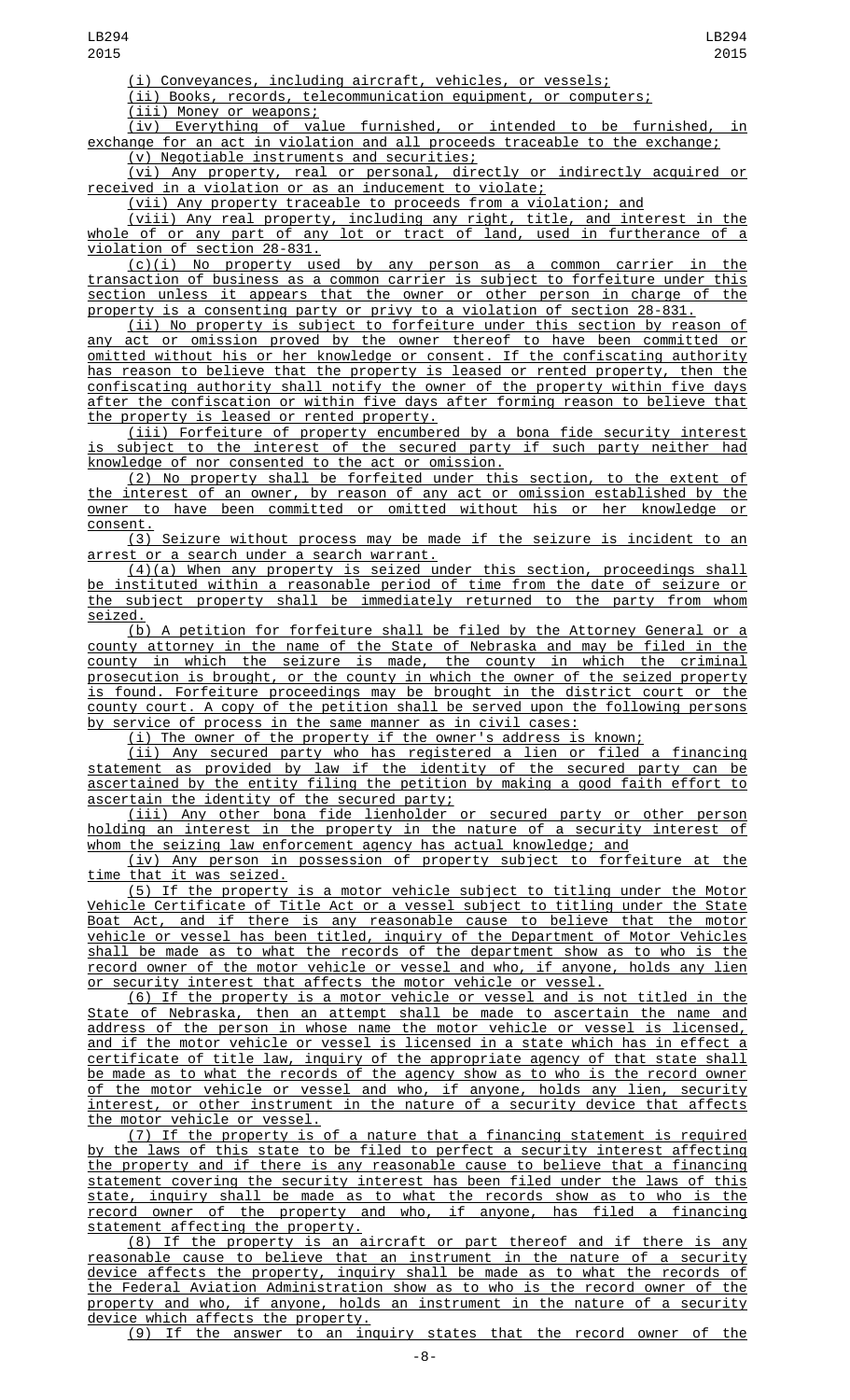property is any person other than the person who was in possession of it when it was seized or states that any person holds any lien, encumbrance, security interest, other interest in the nature of a security interest, mortgage, or deed of trust that affects the property, the record owner and also any lienholder, secured party, other person who holds an interest in the property in the nature of a security interest, or holder of an encumbrance, mortgage, or deed of trust that affects the property is to be named in the petition of forfeiture and is to be served with process in the same manner as in civil cases.

(10) If the owner of the property cannot be found and served with a copy of the petition of forfeiture or if no person was in possession of the property subject to forfeiture at the time that it was seized and the owner of the property is unknown, there shall be filed with the clerk of the court in which the proceeding is pending an affidavit to such effect, whereupon the clerk of the court shall publish notice of the hearing addressed to "the Unknown Owner of ............," filling in the blank space with a reasonably detailed description of the property subject to forfeiture. Service by publication shall be completed in the same manner as is provided in the code of civil procedure for the service of process in civil actions in the district courts of this state.

(11) No proceedings instituted pursuant to this section shall proceed to hearing unless the judge conducting the hearing is satisfied that this section has been complied with. Any answer received from an inquiry required by this section shall be introduced into evidence at the hearing.

(12)(a) An owner of property that has been seized shall file an answer within thirty days after the completion of service of process. If an answer is<br>not filed, the court shall hear evidence that the property is subject to not filed, the court shall hear evidence that the property is subject to forfeiture and forfeit the property to the seizing law enforcement agency. If an answer is filed, a time for hearing on forfeiture shall be set within thirty days after filing the answer or at the succeeding term of court if court would not be in session within thirty days after filing the answer. The court may postpone the forfeiture hearing to a date past the time any criminal action is pending against the owner upon request of any party.

(b) If the owner of the property has filed an answer denying that the property is subject to forfeiture, then the burden is on the petitioner to prove that the property is subject to forfeiture. However, if an answer has not been filed by the owner of the property, the petition for forfeiture may be introduced into evidence and is prima facie evidence that the property is subject to forfeiture. The burden of proof placed upon the petitioner in regard to property forfeited under this section shall be by a preponderance of the evidence.

(c) At the hearing any claimant of any right, title, or interest in the property may prove his or her lien, encumbrance, security interest, other interest in the nature of a security interest, mortgage, or deed of trust to be bona fide and created without knowledge or consent that the property was to be used so as to cause the property to be subject to forfeiture.

(d) If it is found that the property is subject to forfeiture, then the judge shall forfeit the property. However, if proof at the hearing discloses that the interest of any bona fide lienholder, any secured party, any other person holding an interest in the property in the nature of a security interest, or any holder of a bona fide encumbrance, mortgage, or deed of trust is greater than or equal to the present value of the property, the court shall order the property released to him or her. If the interest is less than the present value of the property and if the proof shows that the property is subject to forfeiture, the court shall order the property forfeited.

(13) Unless otherwise provided in this section, all personal property which is forfeited under this section shall be liquidated and, after deduction of court costs and the expense of liquidation, the proceeds shall be remitted to the county treasurer of the county in which the seizure was made. The county treasurer shall remit all such proceeds from property forfeited pursuant to this section to the State Treasurer for distribution in accordance with Article VII, section 5, of the Constitution of Nebraska.

(14) All money forfeited under this section shall be remitted in the same manner as provided in subsection (13) of this section.

(15) All real estate forfeited under this section shall be sold to the highest bidder at a public auction for cash, the auction to be conducted by the county sheriff or his or her designee at such place, on such notice, and in accordance with the same procedure, as far as practicable, as is required in the case of sales of land under execution at law. The proceeds of the sale shall first be applied to the cost and expense in administering and conducting the sale, then to the satisfaction of all mortgages, deeds of trust, liens, and encumbrances of record on the property. The remaining proceeds shall be remitted in the same manner as provided in subsection (13) of this section.

(16) The civil forfeiture procedure set forth in this section is the sole remedy of any claimant, and no court shall have jurisdiction to interfere therewith by replevin, by injunction, by supersedeas, or by any other manner.

Sec. 20. The Human Trafficking Victim Assistance Fund is created. The fund shall contain money donated as gifts, bequests, or other contributions from public or private entities. Funds made available by any department or agency of the United States may also be credited to the fund if so directed by such department or agency. The fund shall be administered by the Nebraska Commission on Law Enforcement and Criminal Justice. All money credited to such fund shall be used to support care, treatment, and other services for victims